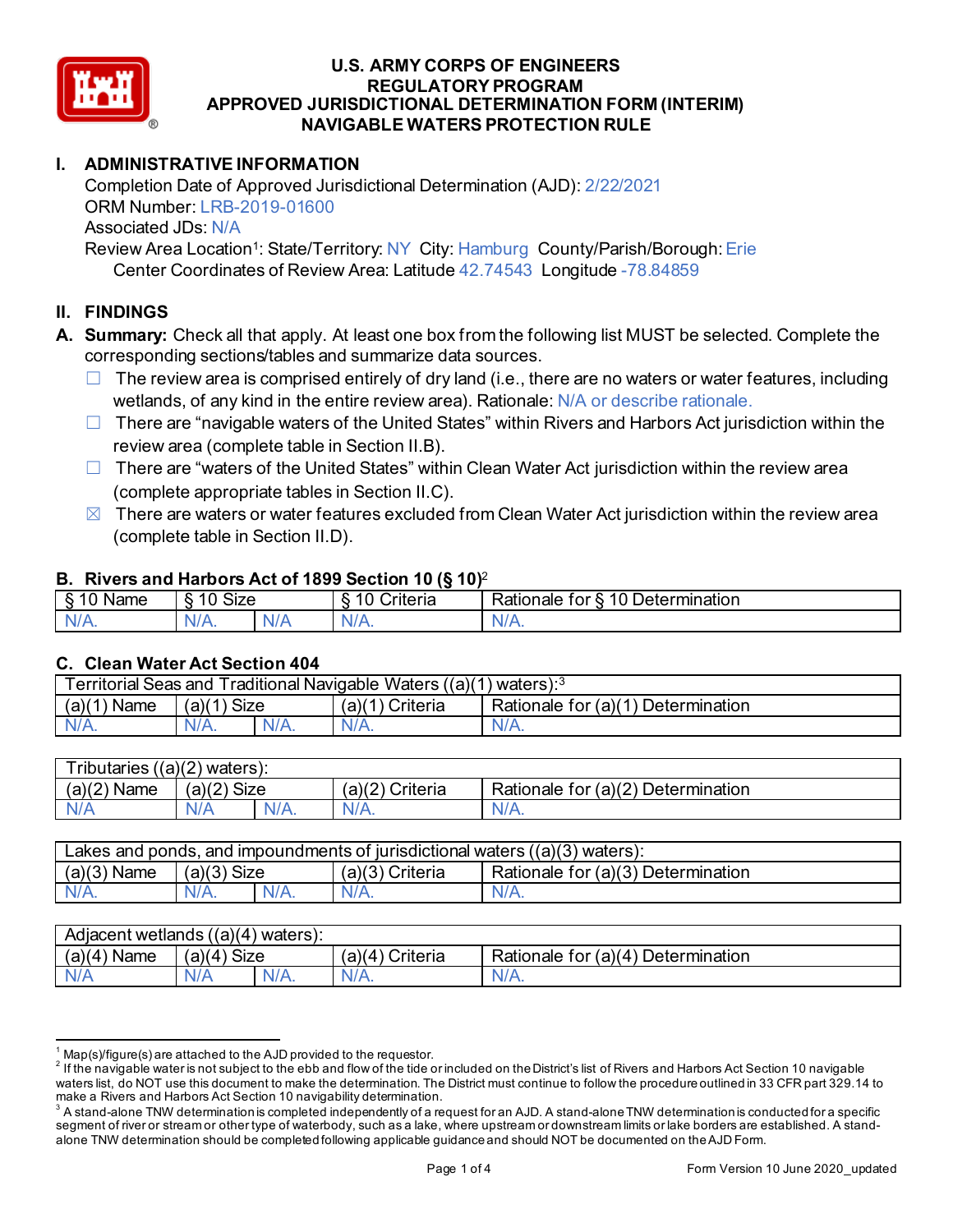

# **D. Excluded Waters or Features**

| Excluded waters $((b)(1) - (b)(12))$ : <sup>4</sup> |                       |                  |                        |                                                                                                |  |  |
|-----------------------------------------------------|-----------------------|------------------|------------------------|------------------------------------------------------------------------------------------------|--|--|
| <b>Exclusion Name</b>                               | <b>Exclusion Size</b> |                  | Exclusion <sup>5</sup> | Rationale for Exclusion Determination                                                          |  |  |
| <b>Wetland 1</b>                                    | 0.61                  | $\text{acre}(s)$ | $(b)(1)$ Non-          | The delineation indicated no drainages or                                                      |  |  |
|                                                     |                       |                  | adjacent wetland.      | tributaries are within the vicinity of the wetland.                                            |  |  |
|                                                     |                       |                  |                        | The wetland is a shallow surface concave                                                       |  |  |
|                                                     |                       |                  |                        | depression that collects water and holds it long                                               |  |  |
|                                                     |                       |                  |                        | enough to provide wetland characteristics but do                                               |  |  |
|                                                     |                       |                  |                        | not drain to any (a)(1)-(a)(3) waters. Photos and                                              |  |  |
|                                                     |                       |                  |                        | aerial imagery included within the delineation                                                 |  |  |
|                                                     |                       |                  |                        | report show no natural or artificial barrier                                                   |  |  |
|                                                     |                       |                  |                        | between this wetland any tributary, nor were any                                               |  |  |
|                                                     |                       |                  |                        | observed during the site visit. The nearest                                                    |  |  |
|                                                     |                       |                  |                        | mapped intermittent stream is about 700 feet                                                   |  |  |
|                                                     |                       |                  |                        | away and across the Highway 75 interchange,                                                    |  |  |
|                                                     |                       |                  |                        | Lake Erie is about 2 miles away. The                                                           |  |  |
|                                                     |                       |                  |                        | NRCS/USDA Web Soil Survey "Flood Frequency                                                     |  |  |
|                                                     |                       |                  |                        | Class" rating is "none" which means flooding is                                                |  |  |
|                                                     |                       |                  |                        | not probable. The chance of flooding is nearly 0                                               |  |  |
|                                                     |                       |                  |                        | percent in any year. All resources reviewed<br>support the determination that the wetland does |  |  |
|                                                     |                       |                  |                        | not directly abut any $a(1)$ -a(3) waters, is not                                              |  |  |
|                                                     |                       |                  |                        | inundated by any a(1)-a(3) waters in a typical                                                 |  |  |
|                                                     |                       |                  |                        | year, is not separated from any $a(1)$ -a(3) waters                                            |  |  |
|                                                     |                       |                  |                        | by a natural barrier, and is not separated from                                                |  |  |
|                                                     |                       |                  |                        | any a(1)-a(3) waters by man-made barrier which                                                 |  |  |
|                                                     |                       |                  |                        | has an engineered feature that allows water                                                    |  |  |
|                                                     |                       |                  |                        | exchange at least once in a typical year.                                                      |  |  |
| <b>Wetland 2</b>                                    | 4.83                  | $\text{acre}(s)$ | $(b)(1)$ Non-          | The delineation indicated no drainages or                                                      |  |  |
|                                                     |                       |                  | adjacent wetland.      | tributaries are within the vicinity of the wetland.                                            |  |  |
|                                                     |                       |                  |                        | The wetland is a shallow surface concave                                                       |  |  |
|                                                     |                       |                  |                        | depression that collects water and holds it long                                               |  |  |
|                                                     |                       |                  |                        | enough to provide wetland characteristics but do                                               |  |  |
|                                                     |                       |                  |                        | not drain to any (a)(1)-(a)(3) waters. Photos and                                              |  |  |
|                                                     |                       |                  |                        | aerial imagery included within the delineation                                                 |  |  |
|                                                     |                       |                  |                        | report show no natural or artificial barrier                                                   |  |  |
|                                                     |                       |                  |                        | between this wetland any tributary, nor were any                                               |  |  |
|                                                     |                       |                  |                        | observed during the site visit. The nearest                                                    |  |  |
|                                                     |                       |                  |                        | mapped intermittent stream is about 700 feet                                                   |  |  |
|                                                     |                       |                  |                        | away and across the Highway 75 interchange,                                                    |  |  |
|                                                     |                       |                  |                        | Lake Erie is about 2 miles away. The                                                           |  |  |
|                                                     |                       |                  |                        | NRCS/USDA Web Soil Survey "Flood Frequency                                                     |  |  |
|                                                     |                       |                  |                        | Class" rating is "none" which means flooding is                                                |  |  |
|                                                     |                       |                  |                        | not probable. The chance of flooding is nearly 0                                               |  |  |
|                                                     |                       |                  |                        | percent in any year. All resources reviewed                                                    |  |  |

 $^4$  Some excluded waters, such as (b)(2) and (b)(4), may not be specifically identified on the AJD form unless a requestor specifically asks a Corps district to do so. Corps districts may, in case-by-case instances, choose to identify some or all of these waters within the review area.

 $^5$  Because of the broad nature of the (b)(1) exclusion and in an effort to collect data on specific types of waters that would be covered by the (b)(1) exclusion, four sub-categories of (b)(1) exclusions were administratively created for the purposes of the AJD Form. These four sub-categories are not new exclusions, but are simply administrative distinctions and remain (b)(1) exclusions as defined by the NWPR.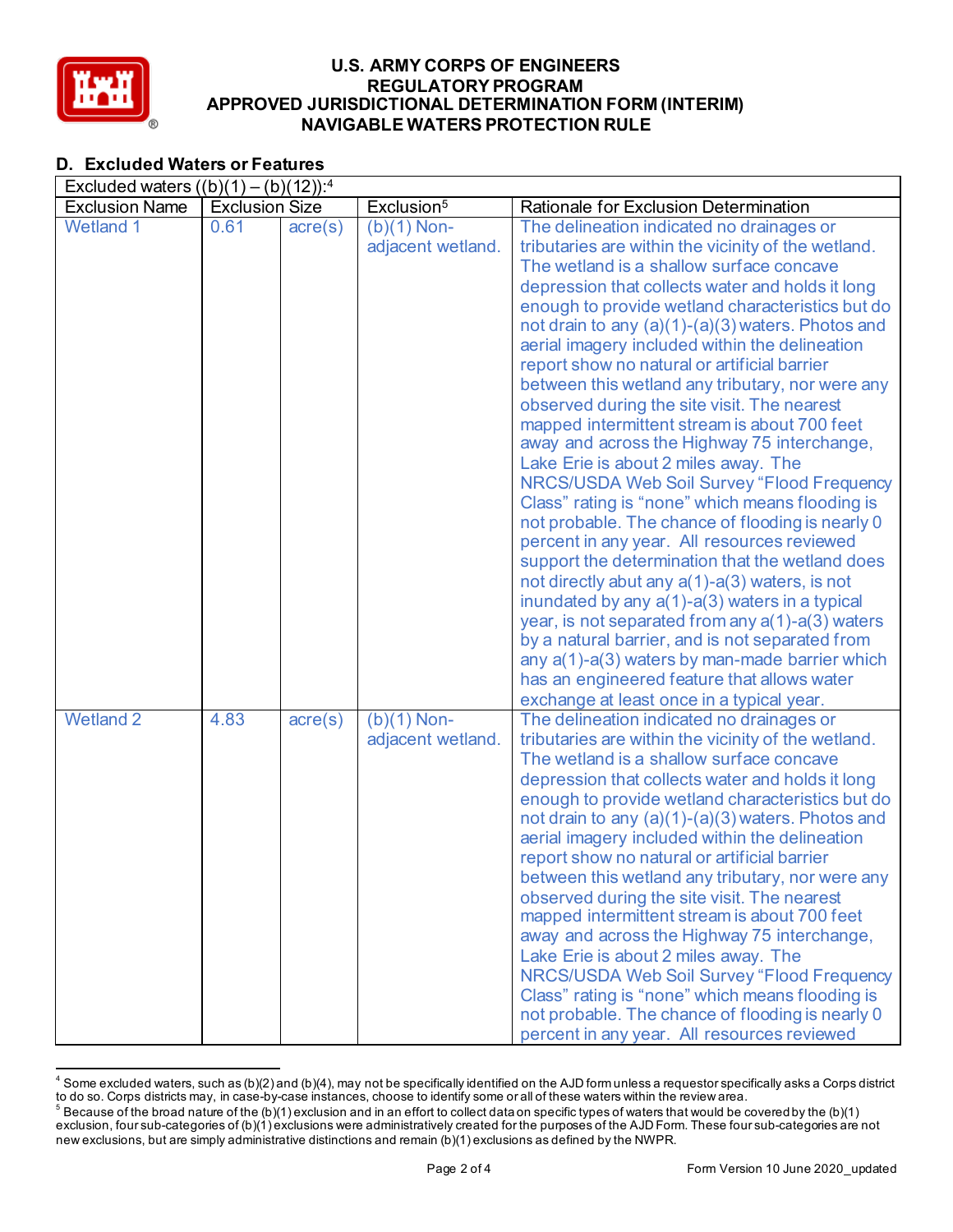

|                       | Excluded waters $((b)(1) - (b)(12))$ : <sup>4</sup> |         |                                    |                                                                                                                                                                                                                                                                                                                                                                                                                                                                                                                                                                                                                                                                                                                                                                                                                                                                                                                                                                                                                                                                                                                                                                                                                                                                                |  |  |
|-----------------------|-----------------------------------------------------|---------|------------------------------------|--------------------------------------------------------------------------------------------------------------------------------------------------------------------------------------------------------------------------------------------------------------------------------------------------------------------------------------------------------------------------------------------------------------------------------------------------------------------------------------------------------------------------------------------------------------------------------------------------------------------------------------------------------------------------------------------------------------------------------------------------------------------------------------------------------------------------------------------------------------------------------------------------------------------------------------------------------------------------------------------------------------------------------------------------------------------------------------------------------------------------------------------------------------------------------------------------------------------------------------------------------------------------------|--|--|
| <b>Exclusion Name</b> | <b>Exclusion Size</b>                               |         | Exclusion <sup>5</sup>             | Rationale for Exclusion Determination                                                                                                                                                                                                                                                                                                                                                                                                                                                                                                                                                                                                                                                                                                                                                                                                                                                                                                                                                                                                                                                                                                                                                                                                                                          |  |  |
|                       |                                                     |         |                                    | support the determination that the wetland does<br>not directly abut any a(1)-a(3) waters, is not<br>inundated by any a(1)-a(3) waters in a typical<br>year, is not separated from any $a(1)$ -a(3) waters<br>by a natural barrier, and is not separated from<br>any a(1)-a(3) waters by man-made barrier which<br>has an engineered feature that allows water<br>exchange at least once in a typical year.                                                                                                                                                                                                                                                                                                                                                                                                                                                                                                                                                                                                                                                                                                                                                                                                                                                                    |  |  |
| <b>Wetland 3</b>      | 0.06                                                | acre(s) | $(b)(1)$ Non-<br>adjacent wetland. | The delineation indicated no drainages or<br>tributaries are within the vicinity of the wetland.<br>The wetland is a shallow surface concave<br>depression that collects water and holds it long<br>enough to provide wetland characteristics but do<br>not drain to any (a)(1)-(a)(3) waters. Photos and<br>aerial imagery included within the delineation<br>report show no natural or artificial barrier<br>between this wetland any tributary, nor were any<br>observed during the site visit. The nearest<br>mapped intermittent stream is about 700 feet<br>away and across the Highway 75 interchange,<br>Lake Erie is about 2 miles away. The<br>NRCS/USDA Web Soil Survey "Flood Frequency<br>Class" rating is "none" which means flooding is<br>not probable. The chance of flooding is nearly 0<br>percent in any year. All resources reviewed<br>support the determination that the wetland does<br>not directly abut any $a(1)$ -a(3) waters, is not<br>inundated by any a(1)-a(3) waters in a typical<br>year, is not separated from any a(1)-a(3) waters<br>by a natural barrier, and is not separated from<br>any $a(1)$ - $a(3)$ waters by man-made barrier which<br>has an engineered feature that allows water<br>exchange at least once in a typical year. |  |  |

# **III. SUPPORTING INFORMATION**

- **A. Select/enter all resources** that were used to aid in this determination and attach data/maps to this document and/or references/citations in the administrative record, as appropriate.
	- $\boxtimes$  Information submitted by, or on behalf of, the applicant/consultant: Wetland Delineation Report for 0 Camp Road, submitted in 2019
		- This information is sufficient for purposes of this AJD. Rationale: The wetland delineation was submitted with accurate and complete data sheets, photographs, NWI and NYSDEC maps, web soil survey and other supporting information.
	- $\Box$  Data sheets prepared by the Corps: Title(s) and/or date(s).
	- $\boxtimes$  Photographs: Aerial and Other: Provided in the wetland delineation
	- $\boxtimes$  Corps site visit(s) conducted on: 6/30/2020